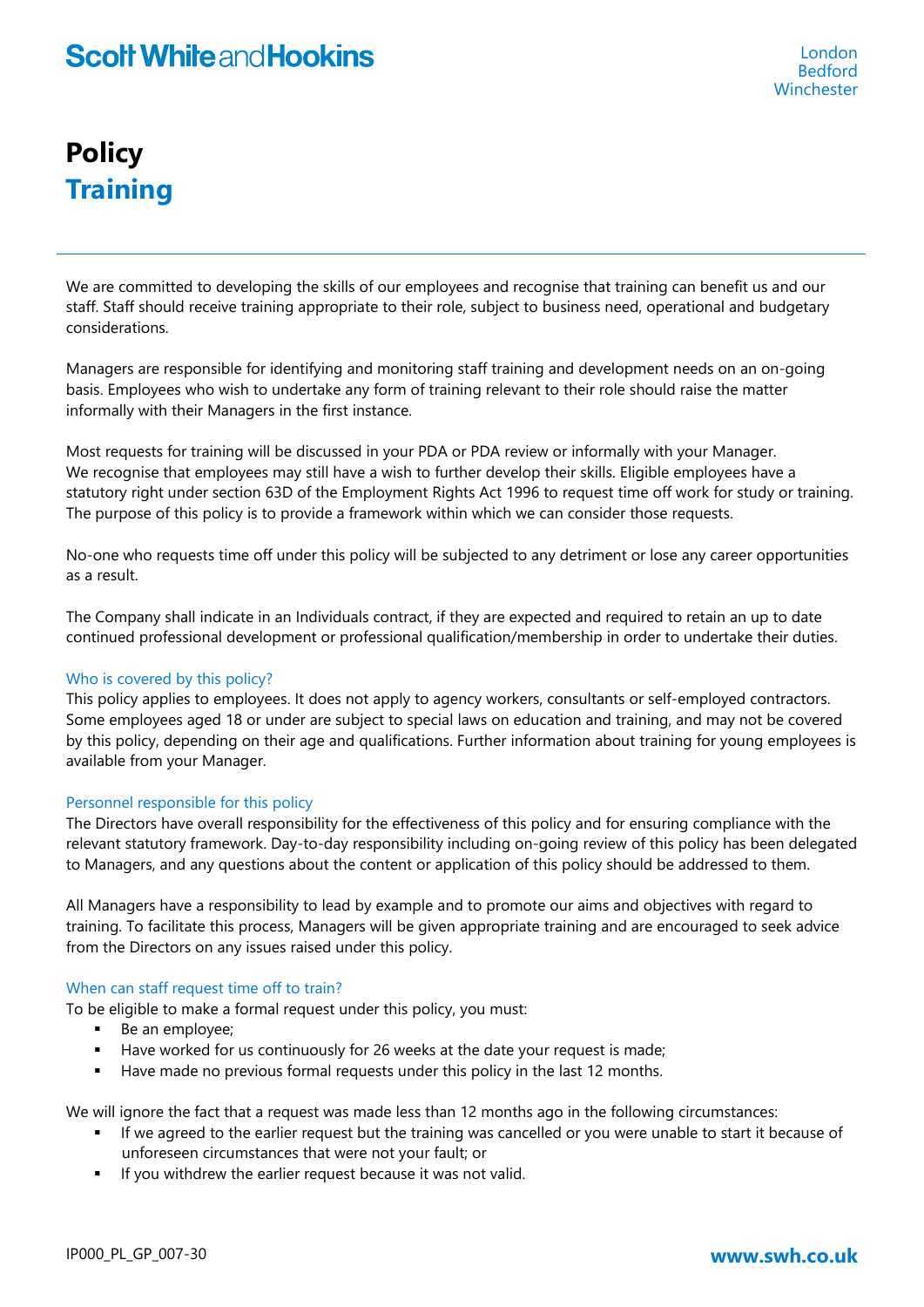# Recording training on timesheet

All training is to be recorded on the time recording system (CMAP) as follows subject to approval by your Manager:

- One day training course or college attendance, 7.5 hours.
- Half day training course or college attendance, 3.75 hours.
- **Lunchtime training/CPD, 0.5 hours.**
- Attendance of evening seminars/lectures by relevant professional bodies, 1.0 hours.

All training entries on the timesheet system must describe the training undertaken; otherwise training time may be rejected.

For all other training, including online, distance learning and project related training, hours to be agreed with the employees manager or a Director prior to undertaking the training.

The Company reserves the right to use this information for data analysis and reporting of training to external organisations.

# What type of training is covered?

Any type of study or training can be requested under this policy. It does not matter how or where it takes place. For example, it could be:

- **Training provided in the workplace;**
- A one-day training course provided by an external training provider;
- A part-time college course;
- An online training module (e-learning);
- **A** distance learning course.
- **Training under agreement (ICE approved training scheme)**

The study or training does not need to lead to a formal qualification. The only limitation is that it must be for the purpose of:

- Improving your effectiveness at work; and
- Improving the performance of our business.

# Making a formal time off to train request

To make a formal request under this policy you should submit it in writing to your Manager. Please include the following information:

- A statement that the request is made under this policy or under section 63D of the Employment Rights Act 1996;
- The date of the request;
- The subject matter of the study or training;
- **Where and when it would take place;**
- Who would provide or supervise it;
- What qualification (if any) it would lead to;
- How you think the study or training would improve your effectiveness at work;
- How you think the study or training would improve the performance of the business; and
- If you have made any previous application under this policy, the date of that application and how it was made (for example, whether it was by e-mail or letter and who you sent it to).

If we agree to your request without the need for a meeting, we will tell you in writing.

We will treat your request as withdrawn if:

- You tell us you are withdrawing the request;
- You fail to attend two meetings under this policy without reasonable cause; or
- You unreasonably refuse to provide information we need to consider your request.

# IP000\_PL\_GP\_007-30 **www.swh.co.uk**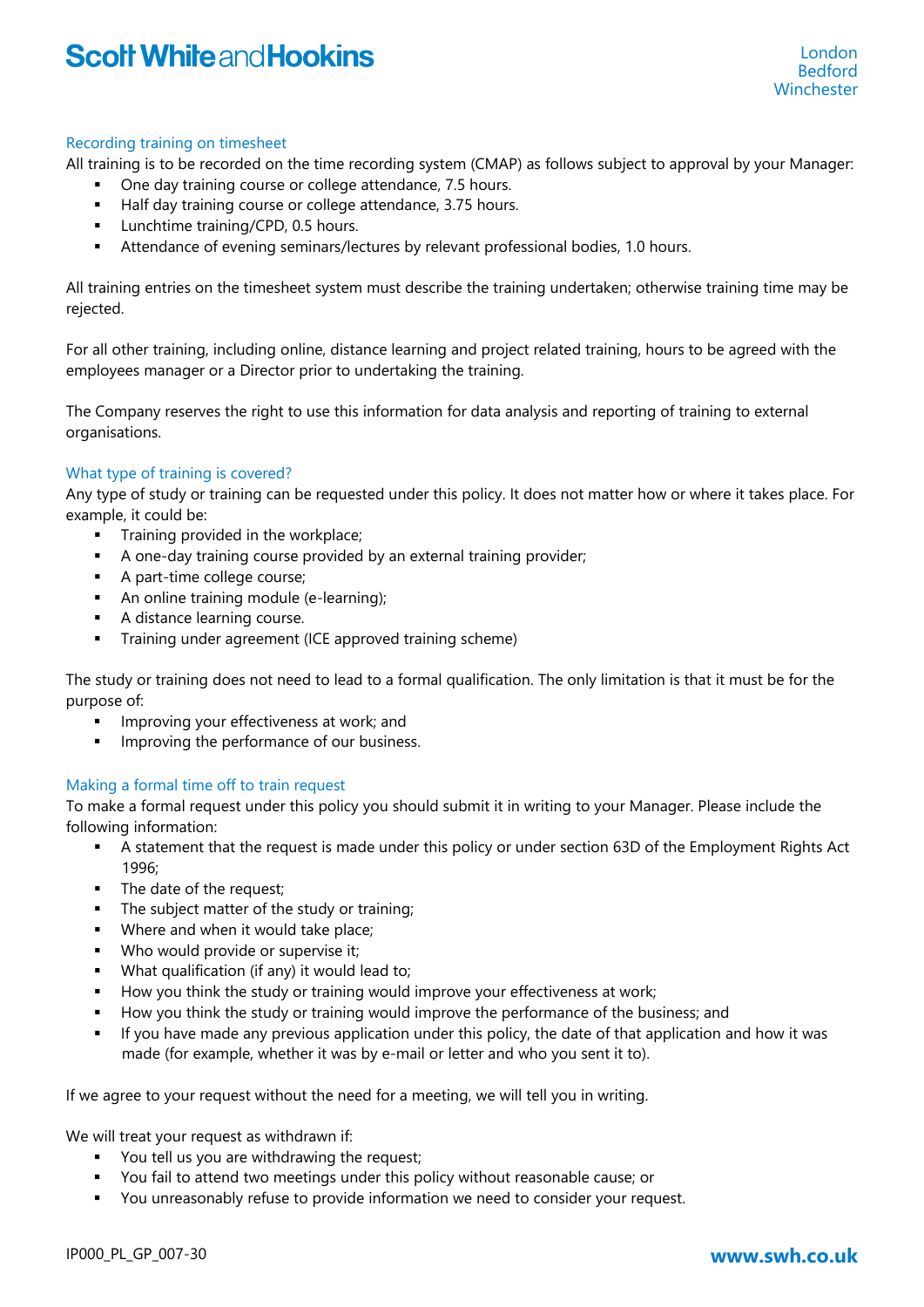In those cases your Manager will write to confirm that your request has been treated as withdrawn. You will not normally be able to make another formal request for 12 months from the date of your original request.

### Meeting

Your Manager will arrange to hold a meeting with you at a mutually convenient time and place, usually within 28 days of receiving your formal request.

If the person who would ordinarily hold the meeting is on annual leave or sick leave at the time of your request, the meeting will be held within 28 days of their return or within 8 weeks of your request, whichever is sooner. If necessary you should contact your Manager, who will appoint someone else to hold the meeting.

The meeting will be used to discuss your request and, if appropriate, explore any alternatives.

You may bring a colleague to the meeting as a companion if you wish. Your companion may speak during the meeting and confer privately with you, but should not answer questions on your behalf.

If your chosen companion is unable to attend at the time set for the meeting, you should contact your Manager and we will try to rearrange the meeting. If the meeting cannot be rearranged within seven days of the original date, we may suggest that you bring a different companion or come alone.

We will tell you our decision in writing within 14 days of the meeting unless we agree a longer time limit.

#### If we agree to your request

Where we agree to all or part of your request we will give you a written and dated notice containing the following information:

- Which part of your request is agreed;
- **If any part is not agreed;**
- The subject of the agreed study or training;
- **Where and when it will take place;**
- Who will provide or supervise it;
- What qualification (if any) it will lead to;
- Any changes to your working hours in order to accommodate the agreed study or training;
- Whether you will be paid for carrying out the study or training;
- How any tuition fees or other direct costs of the agreed study or training will be met.

In some cases we may suggest changes to your request. For example, we may suggest a different course of study or training, or we may suggest an alternative time or place. These may be discussed at the meeting or may require discussion afterwards. The written notice of our decision will set out any changes that you have agreed to. We will ask you to sign and return a copy of the notice to show your agreement.

We do not have to pay you while you are taking time off for study or training requested under this policy, unless this is necessary in order to comply with minimum wage legislation. However, in some cases we may agree to pay you for some or all of the time off.

We do not have to pay the costs of study or training requested under this policy (including any associated costs such as travel expenses). However, in some cases we may agree to meet some or all of those costs.

#### If we reject all or part of your request

Where we reject all or part of your request, we will give you a written and dated notice containing the following information:

- **Which part of your request is rejected;**
- **If any part is agreed;**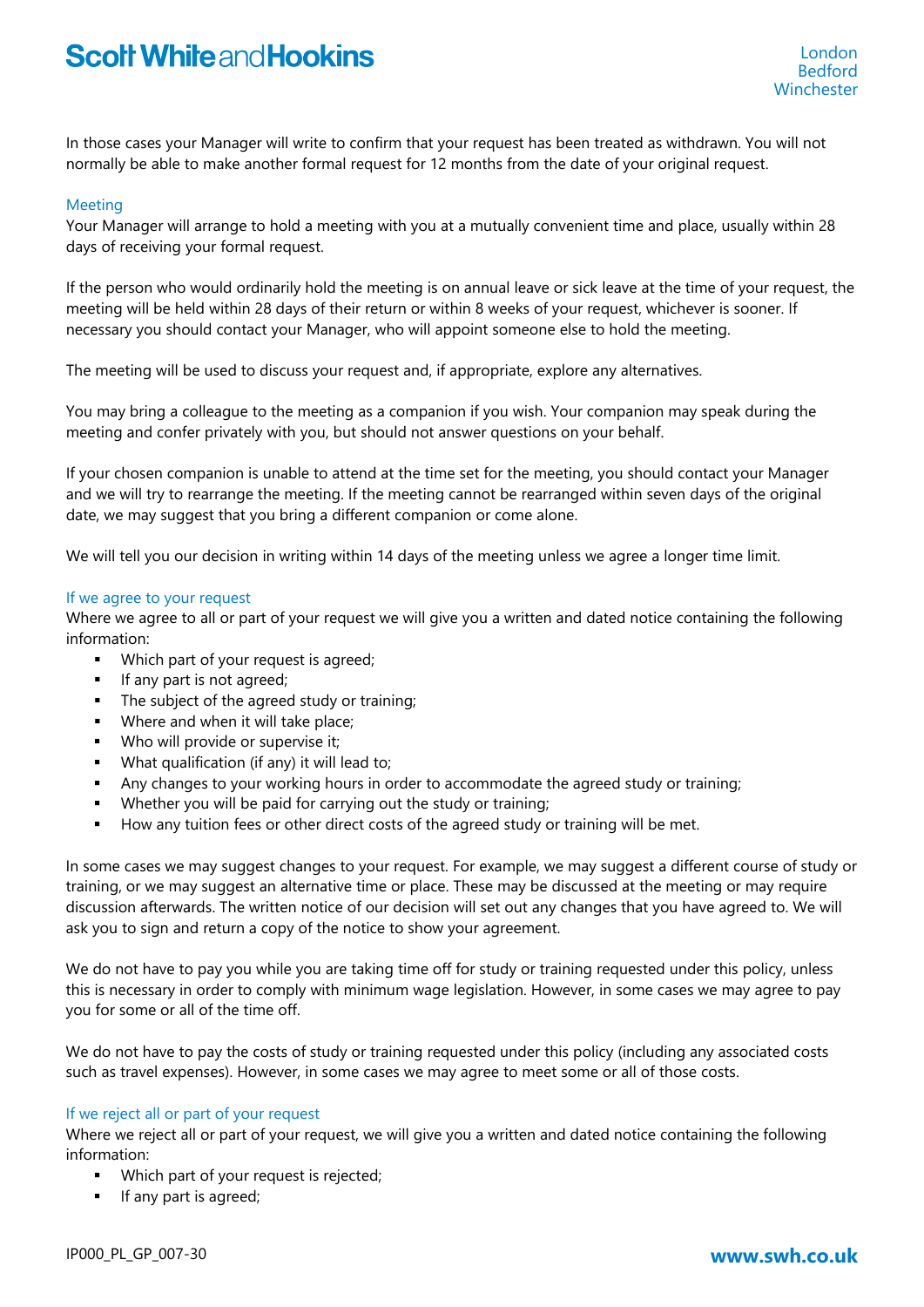- **•** Which of the grounds for rejection set out below applies and why; and
- The appeal procedure.

We may reject your request for any of the following reasons:

- That the proposed study or training would not in our view improve your effectiveness at work and the performance of the business;
- The burden of additional costs;
- Detrimental effect on ability to meet customer demand;
- **Inability to reorganise work among existing staff;**
- **Inability to recruit additional staff;**
- Detrimental impact on quality;
- Detrimental impact on performance;
- **Insufficiency of work during the periods that you propose to work;**
- **Planned structural changes; or**
- Any other reasons that the Government sets out in future regulations.

# Appeal

You may appeal if we reject all or part of your request. Your appeal must:

- Be in writing and dated;
- Set out the grounds on which you are appealing; and
- Be sent to your Manager no more than 14 days after you receive the written notice of our decision.

We may decide to uphold your appeal in full without a meeting. In all other cases, your Manager will arrange for an appeal meeting to take place within 14 days of receiving your appeal, unless we agree a longer time limit. The meeting will be held at a convenient time for all those attending and you may bring a colleague as a companion.

The appeal meeting will be held by the appropriate Manager and/or Director. YHR Administrator may also be present.

We will tell you the outcome of the appeal in writing within 14 days of the meeting, unless we agree a longer time limit. That decision will be final and you will not be able to make another formal request until 12 months after the date of your original request.

If we uphold your appeal, we will give you the information set out in this policy.

If we reject your appeal, we will explain our reasons to you in writing.

# If we need more time

There may be exceptional occasions when it is not possible to adhere to the time limits in this policy. For example, we may need to delay holding a meeting or notifying you of the decision. Your Manager will ask for your agreement to extend the time limit, and will confirm in writing any agreement reached. In many cases this will be in your interests as it will enable the appropriate person to consider your request properly.

# Changes to agreed study or training arrangements

You must tell us in writing immediately if:

- You do not start the agreed study or training for any reason (for example, if it is cancelled);
- You do not complete the agreed study or training; or
- You undertake (or wish to undertake) a different course of study or training.

You should also tell us immediately if you become aware of any changes to agreed study or training, including changes to the timing or content of the course.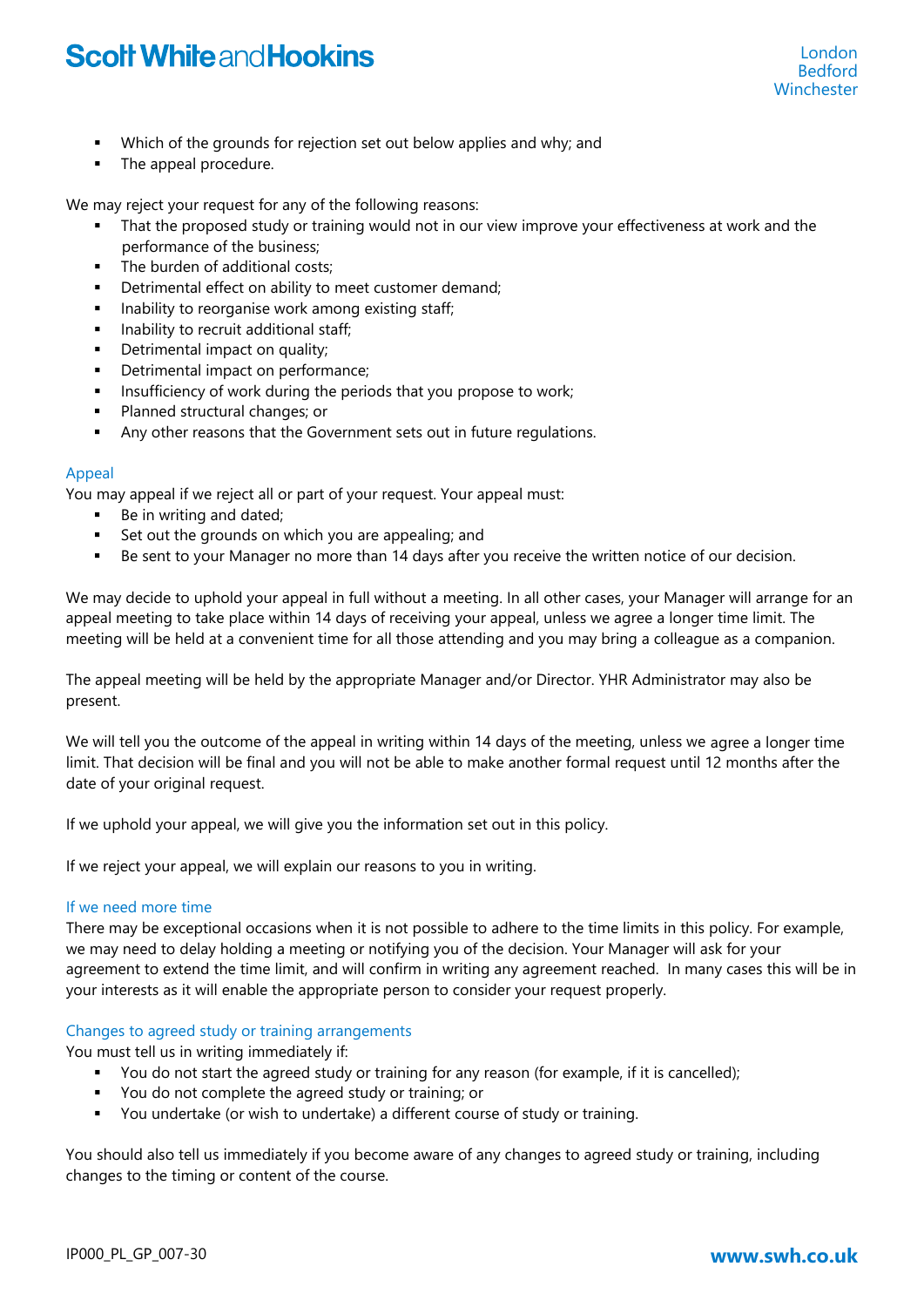### ICE approved training

We may offer an ICE approved training agreement to trainee graduate engineers and technicians. The training agreement provides support to trainees through initial professional development (IPD) and to a professional qualification. Our training scheme is applicable to for anyone wishing to become either a chartered (CEng) or incorporated (IEng) engineer.

This is a formal agreement between the trainee and the Company and sets out the responsibilities and commitment of everyone involved in the training scheme.

A trainee is required to apply and transfer to graduate membership of the ICE. It is recommended that this application is completed within 12 months of graduation/commencement of employment with the Company.

We will approve each trainee onto the ICE training agreement and pay the appropriate registration fee.

Once the training agreement is registered, the trainee will be mentored either a Company supervising civil engineer (SCE) or appointed delegated engineers (DEs) for the duration of the training agreement.

The SCE confirms (on behalf of the Company) that:

- The Company will provide trainees with opportunities to complete the ICE Training Scheme, either within the Company and/or by secondment to other organisations
- The Company will provide a training structure to review the trainees' progress against the attributes an initial assessment meeting, an annual review of progress, and plans and confirmation of completion

The trainee confirms that they will:

- Make full use of the opportunities available and their SCE's advice to develop as a professional engineer
- Record evidence of their experience against the attributes using IPD Online and through attached documents as required by their SCE or DE
- **Maintain their membership of ICE**

For the duration of the training agreement trainees are expected to record their experience using the ICE's IPD Online or equivalent approved system. The SCE and DE can access trainees' records and sign-off achievement levels for each attribute as they progress.

There's no time limit on a Training Agreement but we retain the right to terminate an agreement if the trainee is not performing to the required standard.

For further information on the ICE Training scheme reference should be made to the ICE Training Scheme and Guidance (available from the ICE website).

Where appropriate we may suggest that a trainee also applies for student or graduate membership of another professional institution, such as the Institution of Structural Engineers (IStructE). Normally it is recommended that such applications are completed within 12 months of graduation/commencement of employment with the Company.

The IStructE sets similar minimum standards to the ICE in terms of Initial Professional Development (IPD) Core Objectives for Technician, Chartered and Associate Membership. Details can be obtained from the IStructE website. There is no timescale for completing IPD.

We do not formally administer a training scheme/agreement with the IStructE; however the IStructE will accept the Company's ICE training agreement under their 'Accredited Training Scheme Route'. This means that provided a trainee is registered with an ICE approved training agreement then this will be accepted by the IStructE.